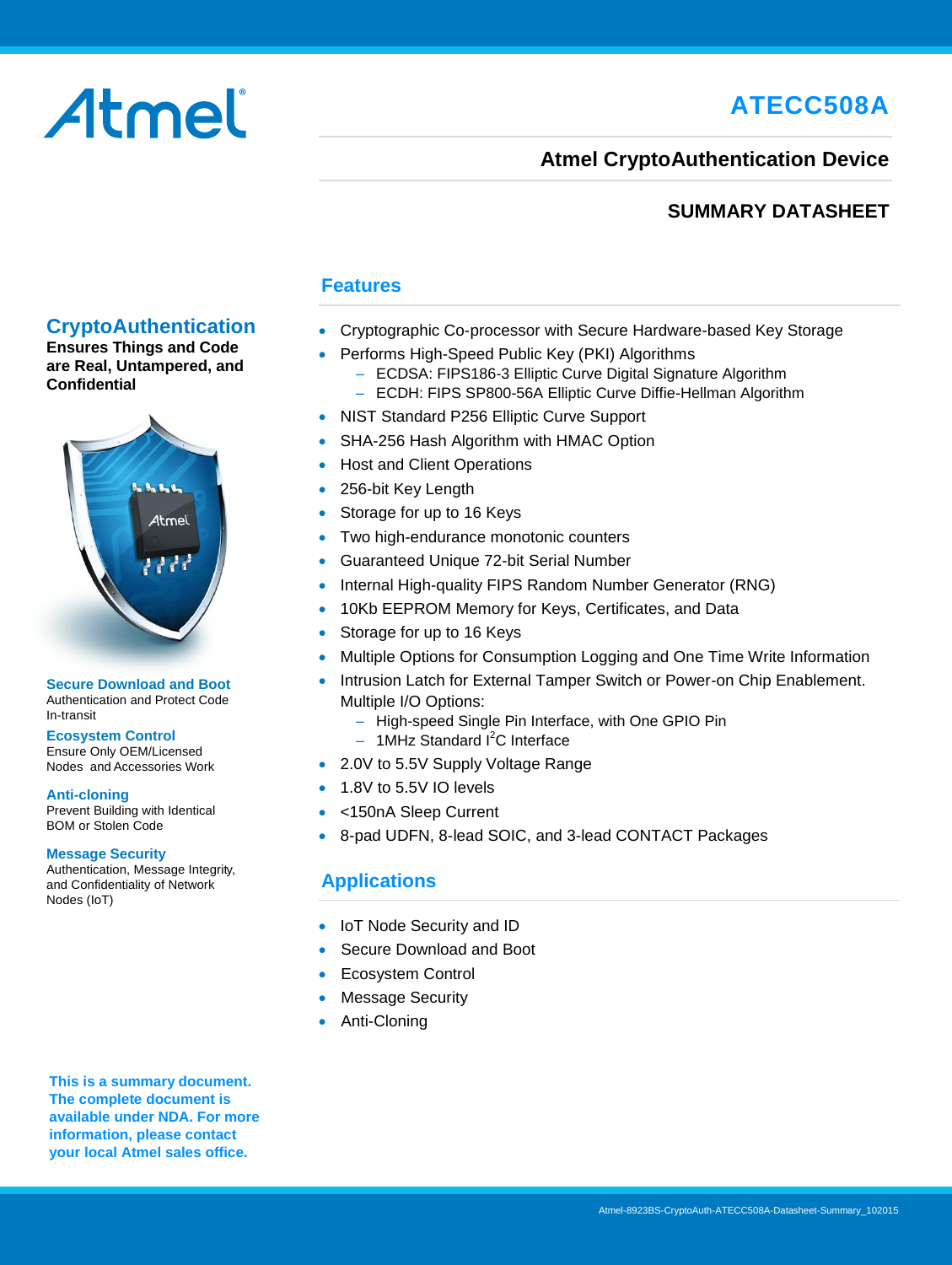#### **Pin Configuration and Pinouts**

#### **Table 1. Pin Configuration**

| Pin        | <b>Function</b>    |
|------------|--------------------|
| NC.        | No Connect         |
| GND        | Ground             |
| <b>SDA</b> | Serial Data        |
| <b>SCL</b> | Serial Clock Input |
| Vcc        | Power Supply       |

#### **Figure 1. Pinouts**

|                                                                | 8-lead SOIC<br>(Top View)                                                         |                                                                          | 8-pad UDFN<br>(Top View)                                                  | $3$ -lea<br>(Т |
|----------------------------------------------------------------|-----------------------------------------------------------------------------------|--------------------------------------------------------------------------|---------------------------------------------------------------------------|----------------|
| $NC \Box$<br>$NC \Box$<br>2<br>$NC \Box$<br>-3<br><b>GND D</b> | $\mathbb{I} \Box$ $\mathsf{V_{cc}}$<br>8<br><b>NC</b><br><b>SCL</b><br><b>SDA</b> | <b>NC</b><br><b>NC</b><br>ં 2<br><b>NC</b><br>ี : 3<br><b>GND</b><br>: 4 | Vcc<br>8 :<br><b>NC</b><br>7 E.<br><b>SCL</b><br>6 L<br><b>SDA</b><br>5 : |                |



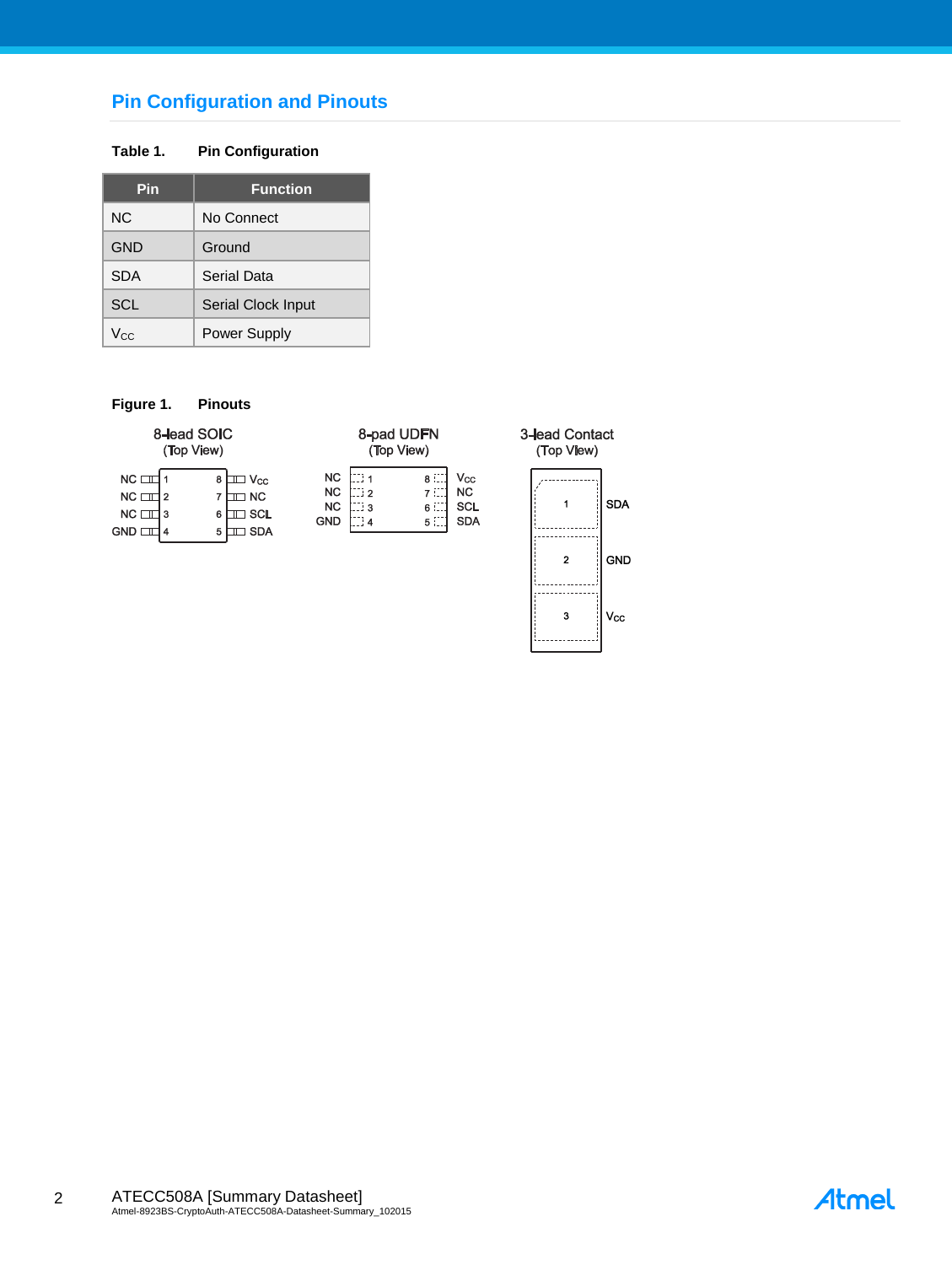#### **1 Introduction**

#### **1.1 Applications**

The Atmel<sup>®</sup> ATECC508A is a member of the Atmel CryptoAuthentication<sup>™</sup> family of crypto engine authentication devices with highly secure hardware-based key storage.

The ATECC508A has a flexible command set that allows use in many applications, including the following, among many others:

#### **Network/IoT Node Protection**

Authenticates node IDs, ensures the integrity of messages, and supports key agreement to create session keys for message encryption.

#### **Anti-Counterfeiting**

Validates that a removable, replaceable, or consumable client is authentic. Examples of clients could be system accessories, electronic daughter cards, or other spare parts. It can also be used to validate a software/firmware module or memory storage element.

#### **Protecting Firmware or Media**

Validates code stored in flash memory at boot to prevent unauthorized modifications, encrypt downloaded program files as a common broadcast, or uniquely encrypt code images to be usable on a single system only.

#### **Storing Secure Data**

Store secret keys for use by crypto accelerators in standard microprocessors. Programmable protection is available using encrypted/authenticated reads and writes.

#### **Checking User Password**

Validates user-entered passwords without letting the expected value become known, maps memorable passwords to a random number, and securely exchanges password values with remote systems.

#### **1.2 Device Features**

The ATECC508A includes an EEPROM array which can be used for storage of up to 16 keys, certificates, miscellaneous read/write, read-only or secret data, consumption logging, and security configurations. Access to the various sections of memory can be restricted in a variety of ways and then the configuration can be locked to prevent changes.

The ATECC508A features a wide array of defense mechanisms specifically designed to prevent physical attacks on the device itself, or logical attacks on the data transmitted between the device and the system. Hardware restrictions on the ways in which keys are used or generated provide further defense against certain styles of attack.

Access to the device is made through a standard  $I^2C$  Interface at speeds of up to 1Mb/s. The interface is compatible with standard Serial EEPROM I<sup>2</sup>C interface specifications. The device also supports a Single-Wire Interface (SWI), which can reduce the number of GPIOs required on the system processor, and/or reduce the number of pins on connectors. If the Single-Wire Interface is enabled, the remaining pin is available for use as a GPIO, an authenticated output or tamper input.

Using either the I<sup>2</sup>C or Single-Wire Interface, multiple ATECC508A devices can share the same bus, which saves processor GPIO usage in systems with multiple clients such as different color ink tanks or multiple spare parts, for example.

Each ATECC508A ships with a guaranteed unique 72-bit serial number. Using the cryptographic protocols supported by the device, a host system or remote server can verify a signature of the serial number to prove that the serial number is authentic and not a copy. Serial numbers are often stored in a standard Serial EEPROM; however, these can be easily copied with no way for the host to know if the serial number is authentic or if it is a clone.

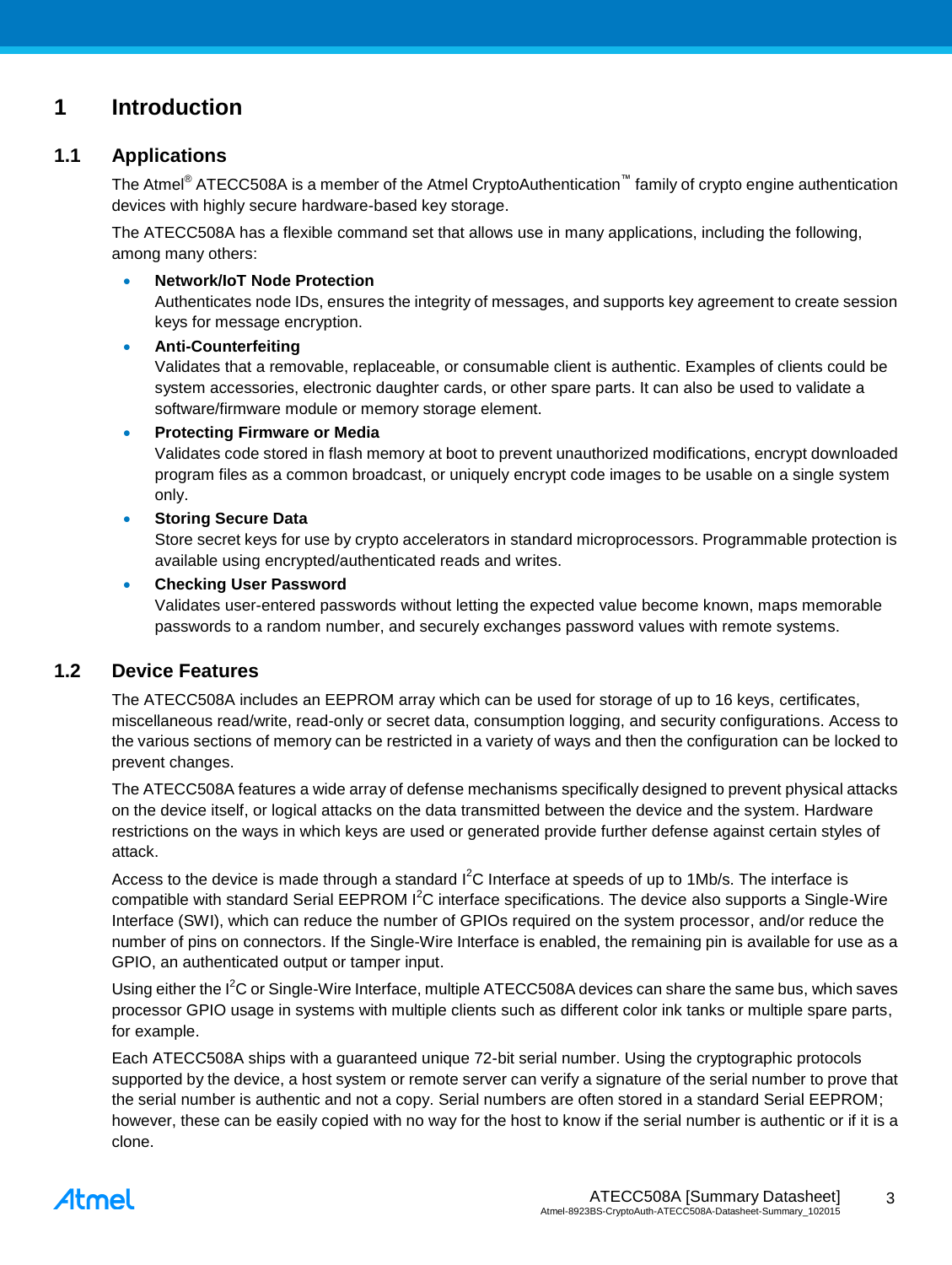The ATECC508A can generate high-quality FIPS random numbers and employ them for any purpose, including usage as part of the device's crypto protocols. Because each random number is guaranteed to be essentially unique from all numbers ever generated on this or any other device, their inclusion in the protocol calculation ensures that replay attacks (i.e. re-transmitting a previously successful transaction) will always fail.

System integration is easy due to a wide supply voltage range (of 2.0V to 5.5V) and an ultra-low sleep current (of <150nA). Multiple package options are available.

See Section [3](#page-8-0) for information regarding compatibility with the Atmel ATSHA204 and ATECC108.

#### **1.3 Cryptographic Operation**

The ATECC508A implements a complete asymmetric (public/private) key cryptographic signature solution based upon Elliptic Curve Cryptography and the ECDSA signature protocol. The device features hardware acceleration for the NIST standard P256 prime curve and supports the complete key life cycle from high quality private key generation, to ECDSA signature generation, ECDH key agreement, and ECDSA public key signature verification.

The hardware accelerator can implement such asymmetric cryptographic operations from ten to one-thousand times faster than software running on standard microprocessors, without the usual high risk of key exposure that is endemic to standard microprocessors.

The device is designed to securely store multiple private keys along with their associated public keys and certificates. The signature verification command can use any stored or an external ECC public key. Public keys stored within the device can be configured to require validation via a certificate chain to speed-up subsequent device authentications.

Random private key generation is supported internally within the device to ensure that the private key can never be known outside of the device. The public key corresponding to a stored private key is always returned when the key is generated and it may optionally be computed at a later time.

The ATECC508A also supports a standard hash-based challenge-response protocol in order to simplify programming. In its most basic instantiation, the system sends a challenge to the device, which combines that challenge with a secret key and then sends the response back to the system. The device uses a SHA-256 cryptographic hash algorithm to make that combination so that an observer on the bus cannot derive the value of the secret key, but preserving that ability of a recipient to verify that the response is correct by performing the same calculation with a stored copy of the secret on the recipient's system.

Due to the flexible command set of the ATECC508A, these basic operation sets (i.e. ECDSA signatures, ECDH key agreement and SHA-256 challenge-response) can be expanded in many ways.

In a host-client configuration where the host (for instance a mobile phone) needs to verify a client (for instance an OEM battery), there is a need to store the secret in the host in order to validate the response from the client. The CheckMac command allows the device to securely store the secret in the host system and hides the correct response value from the pins, returning only a *yes* or *no* answer to the system.

All hashing functions are implemented using the industry-standard SHA-256 secure hash algorithm, which is part of the latest set of high-security cryptographic algorithms recommended by various government agencies and cryptographic experts. The ATECC508A employs full-sized 256 bit secret keys to prevent any kind of exhaustive attack.

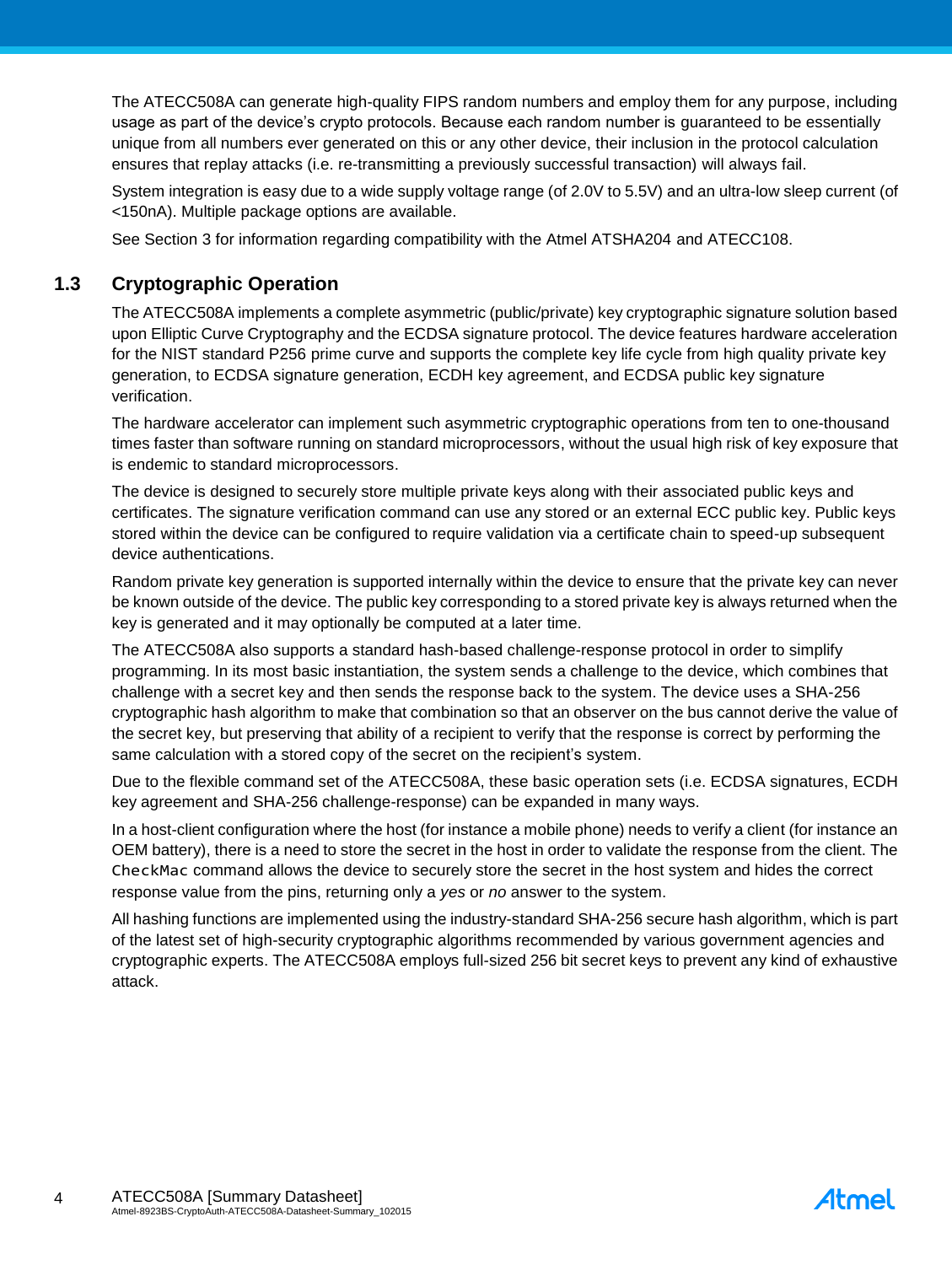### **2 Electrical Characteristics**

#### **2.1 Absolute Maximum Ratings\***

| Operating Temperature -40°C to 85°C |  |
|-------------------------------------|--|
|                                     |  |
|                                     |  |
|                                     |  |
|                                     |  |

\*Notice: Stresses beyond those listed under "Absolute Maximum Ratings" may cause permanent damage to the device. This is a stress rating only and functional operation of the device at these or any other conditions beyond those indicated in the operational sections of this specification are not implied. Exposure to absolute maximum rating conditions for extended periods may affect device reliability.

#### **2.2 Reliability**

The ATECC508A is fabricated with the Atmel high reliability of the CMOS EEPROM manufacturing technology.

#### **Table 2-1. EEPROM Reliability**

| Parameter                           | <b>Min</b> | <b>Typical</b> | <b>Max</b> | <b>Units</b>        |
|-------------------------------------|------------|----------------|------------|---------------------|
| Write Endurance at 85°C (Each Byte) | 400,000    |                |            | <b>Write Cycles</b> |
| Data Retention at 55°C              | 10         |                |            | Years               |
| Data Retention at 35°C              | 30         | 50             |            | Years               |
| <b>Read Endurance</b>               | Unlimited  |                |            | <b>Read Cycles</b>  |

#### **2.3 AC Parameters: All I/O Interfaces**

#### **Figure 2-1. AC Parameters: All I/O Interfaces**

| Parameter <sup>(1)</sup>                    | <b>Symbol</b>          | <b>Direction</b>            | <b>Min</b> | <b>Typ</b> | <b>Max</b> | <b>Unit</b> | <b>Notes</b>                                                                                                |
|---------------------------------------------|------------------------|-----------------------------|------------|------------|------------|-------------|-------------------------------------------------------------------------------------------------------------|
| Power-Up Delay                              | t <sub>PU</sub>        | To Crypto<br>Authentication | 100        |            |            | $\mu s$     | Minimum time between $V_{CC} > V_{CC}$ min prior<br>to measurement of $t_{WLO}$ .                           |
| Wake Low<br>Duration                        | $t_{WLO}$              | To Crypto<br>Authentication | 60         |            |            | $\mu s$     |                                                                                                             |
| Wake High<br>Delay to Data<br>Comm.         | twнı                   | To Crypto<br>Authentication | 500        |            |            | $\mu s$     | SDA should be stable high for this entire<br>duration.                                                      |
| High Side Glitch<br><b>Filter at Active</b> | <b>THIGNORE A</b>      | To Crypto<br>Authentication | $45^{(1)}$ |            |            | ns          | Pulses shorter than this in width will be<br>ignored by the device, regardless of its state<br>when active. |
| Low Side Glitch<br><b>Filter at Active</b>  | t <sub>LIGNORE</sub> A | To Crypto<br>Authentication | $45^{(1)}$ |            |            | ns          | Pulses shorter than this in width will be<br>ignored by the device, regardless of its state<br>when active. |
| Low Side Glitch<br>Filter at Sleep          | t <sub>LIGNORE</sub> S | To Crypto<br>Authentication | $15^{(1)}$ |            |            | $\mu s$     | Pulses shorter than this in width will be<br>ignored by the device when in sleep mode.                      |
| Watchdog<br>Timeout                         | <b>t</b> WATCHDOG      | To Crypto<br>Authentication | 0.7        | 1.3        | 1.7        | S           | Maximum time from wake until device is<br>forced into sleep mode.                                           |

Note: 1. These parameters are guaranteed through characterization, but not tested.

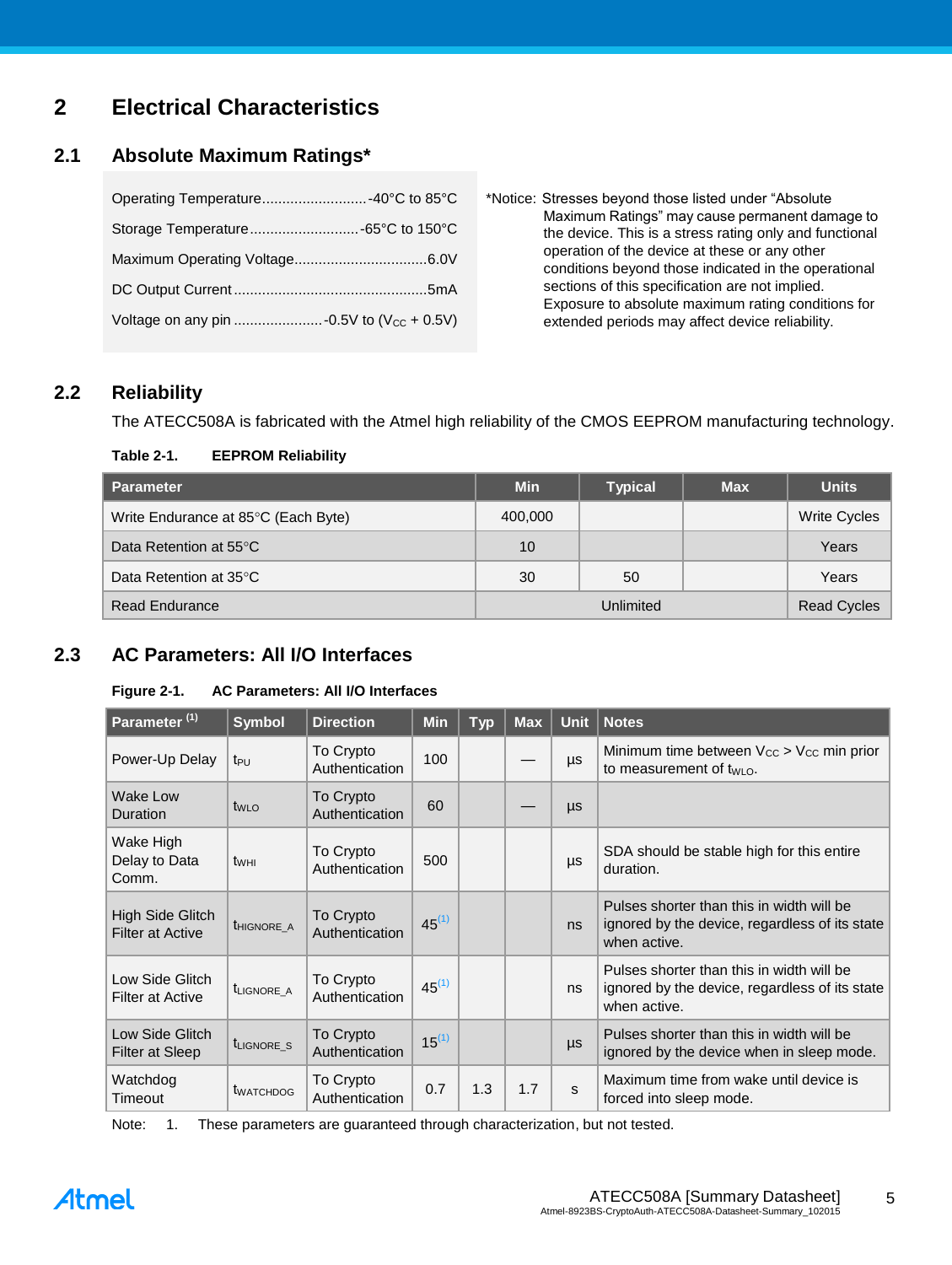#### **2.3.1 AC Parameters: Single-Wire Interface**

#### **Table 2-2. AC Parameters: Single-Wire Interface**

| Parameter                         | <b>Symbol</b>                        | <b>Direction</b>                   | Min  | <b>Typ</b> | <b>Max</b> |         | Unit   Notes                                                                                                                                                                                                                            |
|-----------------------------------|--------------------------------------|------------------------------------|------|------------|------------|---------|-----------------------------------------------------------------------------------------------------------------------------------------------------------------------------------------------------------------------------------------|
| <b>Start Pulse</b>                |                                      | <b>To Crypto</b><br>Authentication | 4.10 | 4.34       | 4.56       | μs      |                                                                                                                                                                                                                                         |
| Duration                          | <b>t</b> start                       | From Crypto<br>Authentication      | 4.60 | 6          | 8.60       | μs      |                                                                                                                                                                                                                                         |
| Zero                              |                                      | To Crypto<br>Authentication        | 4.10 | 4.34       | 4.56       | $\mu s$ |                                                                                                                                                                                                                                         |
| Transmission<br><b>High Pulse</b> | $t_{ZHI}$                            | From Crypto<br>Authentication      | 4.60 | 6          | 8.60       | $\mu s$ |                                                                                                                                                                                                                                         |
| Zero                              |                                      | To Crypto<br>Authentication        | 4.10 | 4.34       | 4.56       | μs      |                                                                                                                                                                                                                                         |
| Transmission<br>Low Pulse         | $t_{ZLO}$                            | From Crypto<br>Authentication      | 4.60 | 6          | 8.60       | μs      |                                                                                                                                                                                                                                         |
| Bit Time <sup>(1)</sup>           |                                      | <b>To Crypto</b><br>Authentication | 37   | 39         |            | μs      | If the bit time exceeds $t_{\text{TIMEOUT}}$ then ATECC508A<br>may enter the sleep mode.                                                                                                                                                |
|                                   | t <sub>BIT</sub>                     | From Crypto<br>Authentication      | 41   | 54         | 78         | $\mu s$ |                                                                                                                                                                                                                                         |
| <b>Turn Around</b>                |                                      | From Crypto<br>Authentication      | 64   | 96         | 131        | μs      | ATECC508A will initiate the first low going<br>transition after this time interval following the initial<br>falling edge of the start pulse of the last bit of the<br>transmit flag.                                                    |
| Delay                             | <b><i>t<sub>TURNAROUND</sub></i></b> | To Crypto<br>Authentication        | 93   |            |            | μs      | After ATECC508A transmits the last bit of a group,<br>system must wait this interval before sending the<br>first bit of a flag. It is measured from the falling<br>edge of the start pulse of the last bit transmitted by<br>ATECC508A. |
| <b>IO Timeout</b>                 | <b>T</b> TIMEOUT                     | To Crypto<br>Authentication        | 45   | 65         | 85         | ms      | ATECC508A may transition to the sleep mode if<br>the bus is inactive longer than this duration.                                                                                                                                         |

Applicable from  $T_A = -40^{\circ}C$  to  $+85^{\circ}C$ ,  $V_{CC} = +2.0V$  to  $+5.5V$ , CL =100pF (unless otherwise noted).

Note: 1. START, ZLO, ZHI, and BIT are designed to be compatible with a standard UART running at 230.4Kbaud for both transmit and receive. The UART should be set to seven data bits, no parity and one Stop bit.

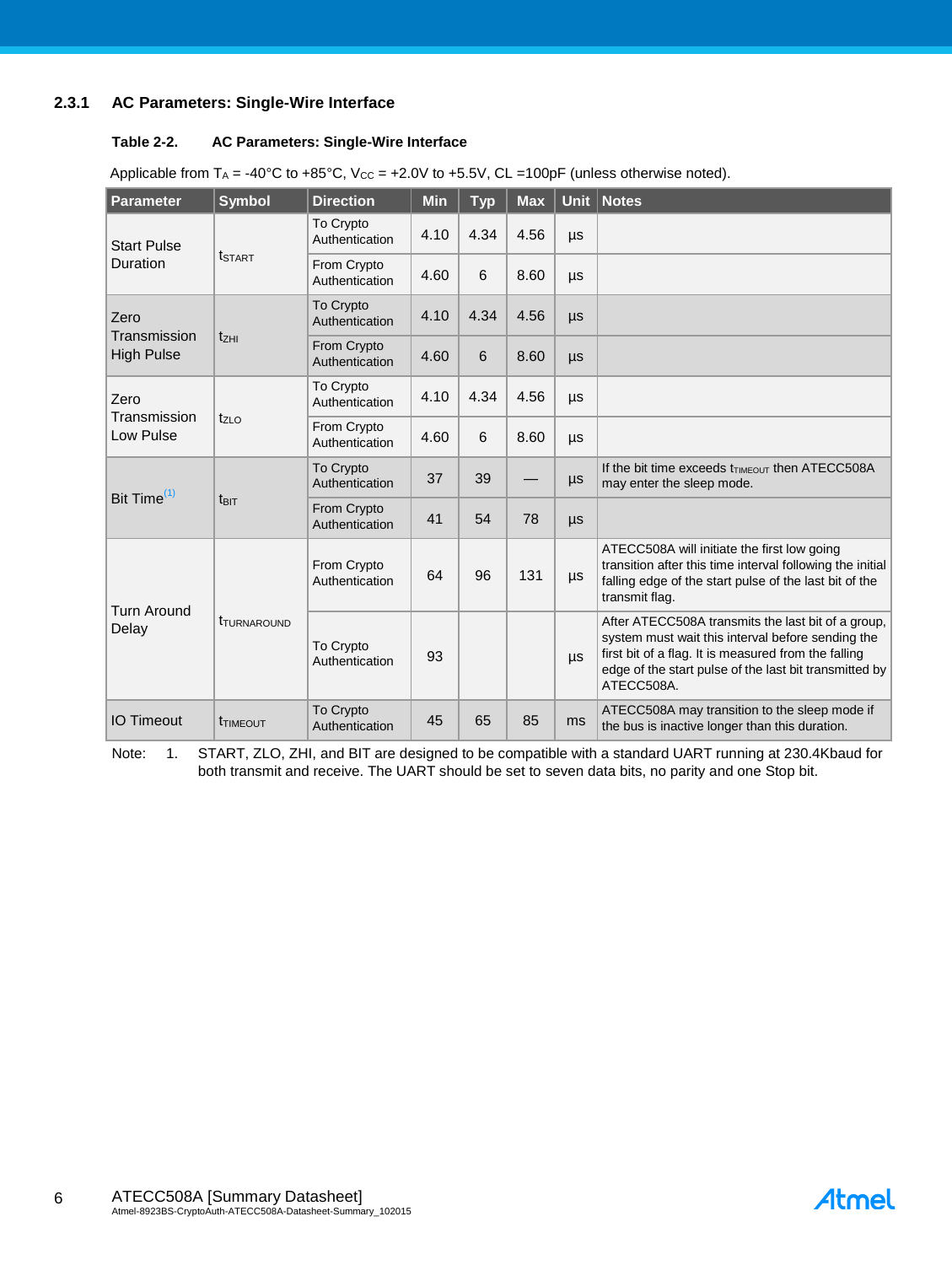#### **2.3.2 AC Parameters: I<sup>2</sup>C Interface**

#### **Table 2-3. AC Characteristics of I<sup>2</sup>C Interface**

Applicable over recommended operating range from TA = -40°C to +85°C,  $V_{CC}$  = +2.0V to +5.5V, CL = 1 TTL Gate and 100pF (unless otherwise noted).

| <b>Symbol</b>       | <b>Parameter</b>                                               | <b>Min</b>   | <b>Max</b> | <b>Units</b> |
|---------------------|----------------------------------------------------------------|--------------|------------|--------------|
| $f_{\rm SCK}$       | <b>SCK Clock Frequency</b>                                     | $\mathbf{0}$ | 1          | <b>MHz</b>   |
| $t_{HIGH}$          | <b>SCK High Time</b>                                           | 400          |            | ns           |
| t <sub>LOW</sub>    | <b>SCK Low Time</b>                                            | 400          |            | ns           |
| t <sub>SU.STA</sub> | <b>Start Setup Time</b>                                        | 250          |            | ns           |
| t <sub>HD.STA</sub> | <b>Start Hold Time</b>                                         | 250          |            | ns           |
| t <sub>su.sto</sub> | Stop Setup Time                                                | 250          |            | ns           |
| t <sub>SU.DAT</sub> | Data In Setup Time                                             | 100          |            | ns           |
| t <sub>HD.DAT</sub> | Data In Hold Time                                              | $\mathbf{0}$ |            | ns           |
| $t_{\mathsf{R}}$    | Input Rise Time <sup>(1)</sup>                                 |              | 300        | ns           |
| $t_{F}$             | Input Fall Time <sup>(1)</sup>                                 |              | 100        | ns           |
| t <sub>AA</sub>     | Clock Low to Data Out Valid                                    | 50           | 550        | ns           |
| $t_{DH}$            | Data Out Hold Time                                             | 50           |            | ns           |
| <b>THMEOUT</b>      | <b>SMBus Timeout Delay</b>                                     | 25           | 75         | ms           |
| $t_{\text{BUF}}$    | Time bus must be free before a new transmission can start. (1) | 500          |            | ns           |

Note: 1. Values are based on characterization and are not tested.

AC measurement conditions:

- RL (connects between SDA and  $V_{CC}$ ): 1.2k (for  $V_{CC}$  +2.0V to +5.0V)
- $\bullet$ Input pulse voltages:  $0.3V_{CC}$  to  $0.7V_{CC}$
- $\ddot{\phantom{0}}$ Input rise and fall times:  $\leq$  50ns
- $\bullet$ Input and output timing reference voltage:  $0.5V_{CC}$

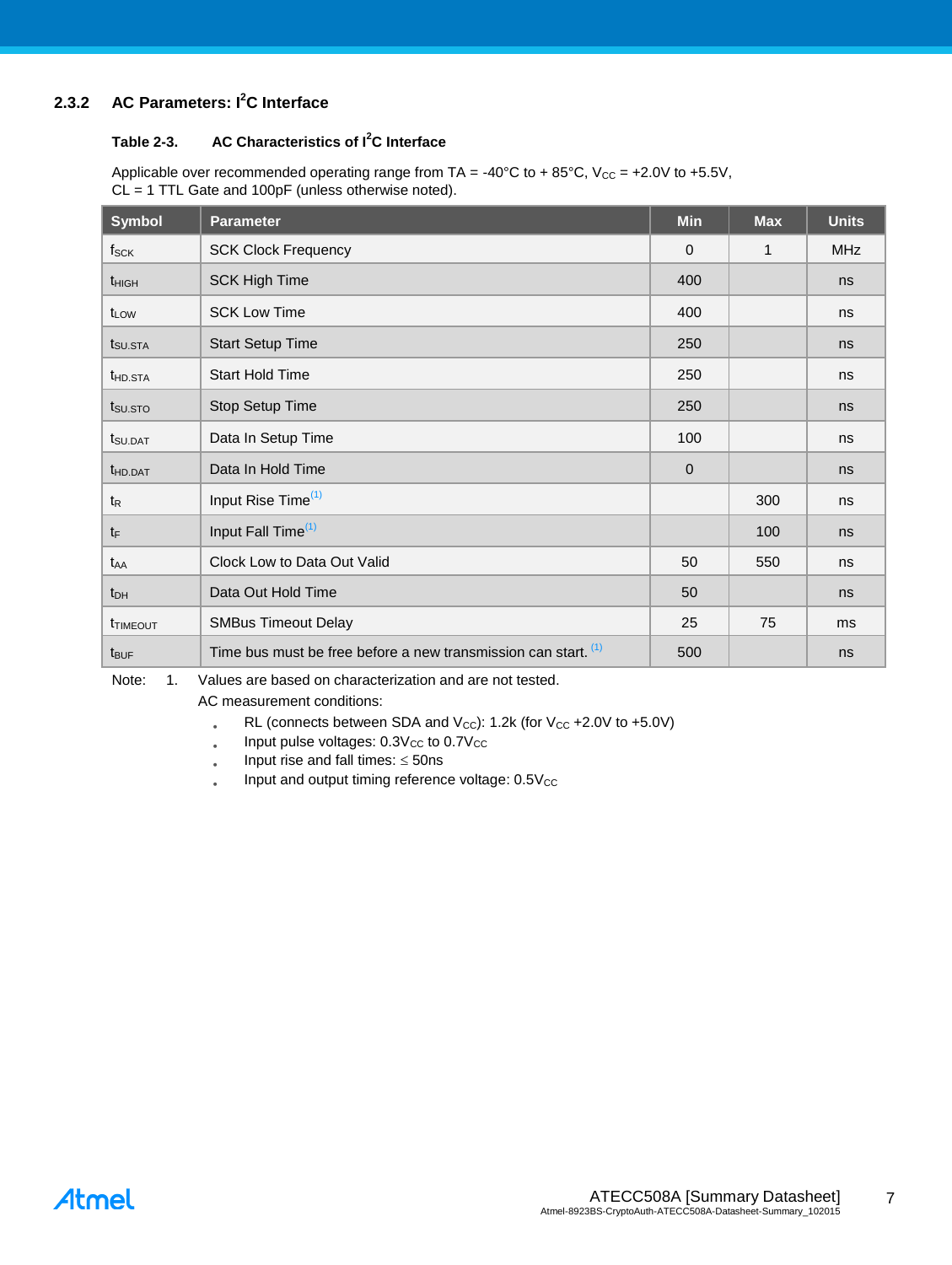#### **2.4 DC Parameters: All I/O Interfaces**

| Table 2-4. | DC Parameters on All I/O Interfaces |  |
|------------|-------------------------------------|--|
|------------|-------------------------------------|--|

| Parameter                            | <b>Symbol</b> | <b>Min</b> | <b>Typ</b> | <b>Max</b>     | <b>Unit</b>   | <b>Notes</b>                                                                                                                           |
|--------------------------------------|---------------|------------|------------|----------------|---------------|----------------------------------------------------------------------------------------------------------------------------------------|
| <b>Ambient Operating Temperature</b> | $T_A$         | $-40$      |            | 85             | $^{\circ}C$   |                                                                                                                                        |
| <b>Power Supply Voltage</b>          | $V_{\rm CC}$  | 2.0        |            | 5.5            | $\vee$        |                                                                                                                                        |
| Active Power Supply Current          | $_{\rm lcc}$  |            | 3          | 6              | mA            | Waiting for I/O during I/O transfers or<br>execution of non-ECC commands when<br>ChipMode:3 is zero.                                   |
|                                      |               |            |            | 16             | mA            | During ECC command execution.                                                                                                          |
| <b>Idle Power Supply Current</b>     | <b>I</b> IDLE |            | 800        |                | μA            | When device is in idle mode,<br>$V_{SDA}$ and $V_{SCI}$ < 0.4V or > $V_{CC}$ – 0.4                                                     |
| <b>Sleep Current</b>                 | <b>ISLEEP</b> |            | 30         | 150            | nA            | When device is in sleep mode, $V_{CC} \leq 3.6V$ ,<br>$V_{SDA}$ and $V_{SCL}$ < 0.4V or > $V_{CC}$ – 0.4, $T_A \leq$<br>$55^{\circ}$ C |
|                                      |               |            |            | 2              | μA            | When device is in sleep mode.                                                                                                          |
| <b>Output Low Voltage</b>            | $V_{OL}$      |            |            | 0.4            | $\vee$        | When device is in active mode,<br>$V_{\text{CC}} = 2.5 - 5.5V$                                                                         |
| <b>Output Low Current</b>            | $I_{OL}$      |            |            | $\overline{4}$ | mA.           | When device is in active mode,<br>$V_{\text{CC}} = 2.5 - 5.5V$ , $V_{\text{OL}} = 0.4V$                                                |
|                                      |               |            | 166        |                | $\degree$ C/W | SOIC (SSH)                                                                                                                             |
| Theta JA                             | $\Theta$ JA   |            | 173        |                | $\degree$ C/W | <b>UDFN (MAH)</b>                                                                                                                      |
|                                      |               |            | 146        |                | $\degree$ C/W | <b>RBH</b>                                                                                                                             |

#### **2.4.1 VIH and VIL Specifications**

The input voltage thresholds when in sleep or idle mode are dependent on the  $V_{CC}$  level as shown in the graph below. When the device is active (i.e. not in sleep or idle mode), the input voltage thresholds are different depending upon the state of TTLenable (bit 1) within the ChipMode byte in the Configuration zone of the EEPROM. When a common voltage is used for the ATECC508A  $V_{CC}$  pin and the input pull-up resistor, then this bit should be set to a one, which permits the input thresholds to track the supply.

If the voltage supplied to the  $V_{CC}$  pin of the ATECC508A is different than the system voltage to which the input pull-up resistor is connected, then the system designer may choose to set TTLenable to zero, which enables a fixed input threshold according to the following table. The following applies only when the device is active:

| <b>Parameter</b>   | <b>Symbol</b> | <b>Min</b> | Tvp | <b>Max</b>         | Unit   Notes                                                                                     |
|--------------------|---------------|------------|-----|--------------------|--------------------------------------------------------------------------------------------------|
| Input Low Voltage  | Vıı           | $-0.5$     |     | 0.5                | When device is active and TTLenable bit in<br>configuration memory is zero; otherwise see above. |
| Input High Voltage | Vıн           | 1.5        |     | $V_{\rm CC}$ + 0.5 | When device is active and TTLenable bit in<br>configuration memory is zero; otherwise see above. |

**Table 2-5. VIL, VIH on All I/O Interfaces**

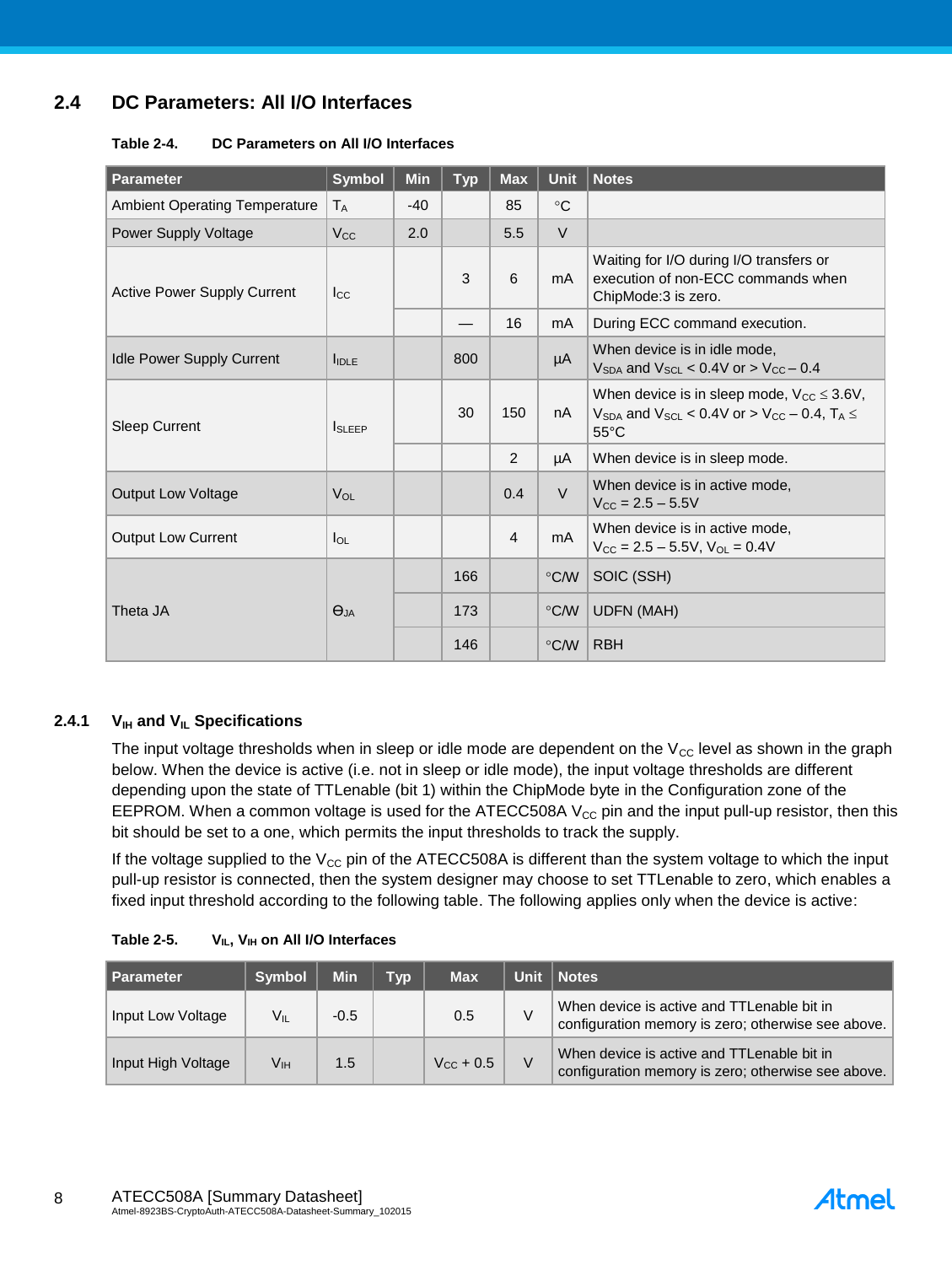#### <span id="page-8-0"></span>**3 Compatibility**

#### **3.1 Atmel ATSHA204**

ATECC508A is fully compatible with the ATSHA204 and ATSHA204A devices. If properly configured, it can be used in all situations where the ATSHA204 or ATSHA204A is currently employed. Because the Configuration zone is larger, the personalization procedures for the device must be updated when personalizing the ATSHA204 or ATSHA204A.

#### **3.2 Atmel ATECC108**

ATECC508A is designed to be fully compatible with the ATECC108 and ATECC108A devices. If properly configured, can be used in all situations where ATECC108 is currently employed. In many situations, the ATECC508A can also be used in an ATECC108 application without change. The new revisions provide significant advantages as outlined below:

#### **New Features in ATECC108A vs. ATECC108**

- Intrusion Detection Capability, Including Gating Key Use
- New SHA Command, Also Computes HMAC
- X.509 Certificate Verification Capability
- Programmable Watchdog Timer Length
- Programmable Power Reduction
- Shared Random Nonce and Key Configuration Validation (Gendig Command)
- Larger Slot 8 which is Extended to 416 bytes

#### **4 Ordering Information**

|                                    |                |                      | <b>Delivery Information</b> | <b>Interface</b>     |
|------------------------------------|----------------|----------------------|-----------------------------|----------------------|
| Atmel Ordering Code <sup>(2)</sup> | Package        | <b>Form</b>          | Quantity                    | <b>Configuration</b> |
| ATECC508A-SSHCZ-T                  |                | Tape and Reel        | 4,000 per Reel              |                      |
| ATECC508A-SSHCZ-B                  |                | <b>Bulk in Tubes</b> | 100 per Tube                | Single-Wire          |
| ATECC508A-SSHDA-T                  | 8-lead SOIC    | Tape and Reel        | 4,000 per Reel              | $I^2C$               |
| ATECC508A-SSHDA-B                  |                | <b>Bulk in Tubes</b> | 100 per Tube                |                      |
| ATECC508A-MAHCZ-T                  |                |                      |                             | Single-Wire          |
| ATECC508A-MAHDA-T                  |                | Tape and Reel        | 15,000 per Reel             | $I^2C$               |
| ATECC508A-MAHCZ-S                  | 8-pad UDFN     |                      |                             | Single-Wire          |
| ATECC508A-MAHDA-S                  |                |                      | 3,000 per Reel              | $I^2C$               |
| ATECC508A-RBHCZ-T <sup>(1)</sup>   | 3-lead CONTACT | Tape and Reel        | 5,000 per Reel              | Single-Wire          |

Notes: 1. Please contact Atmel for availability.

2. Please contact Atmel for thinner packages.

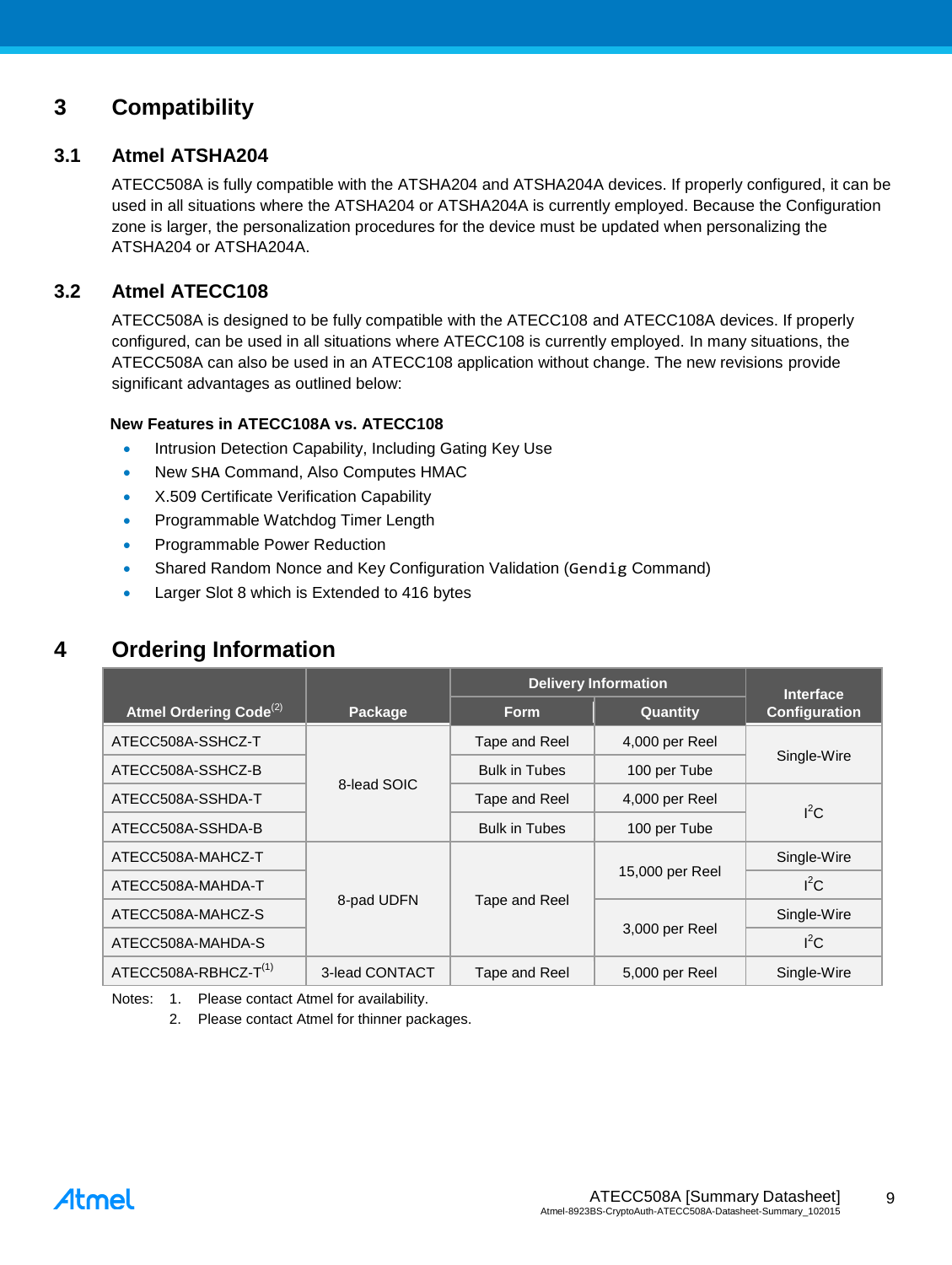#### **5 Package Drawings**

#### **5.1 8-lead SOIC**



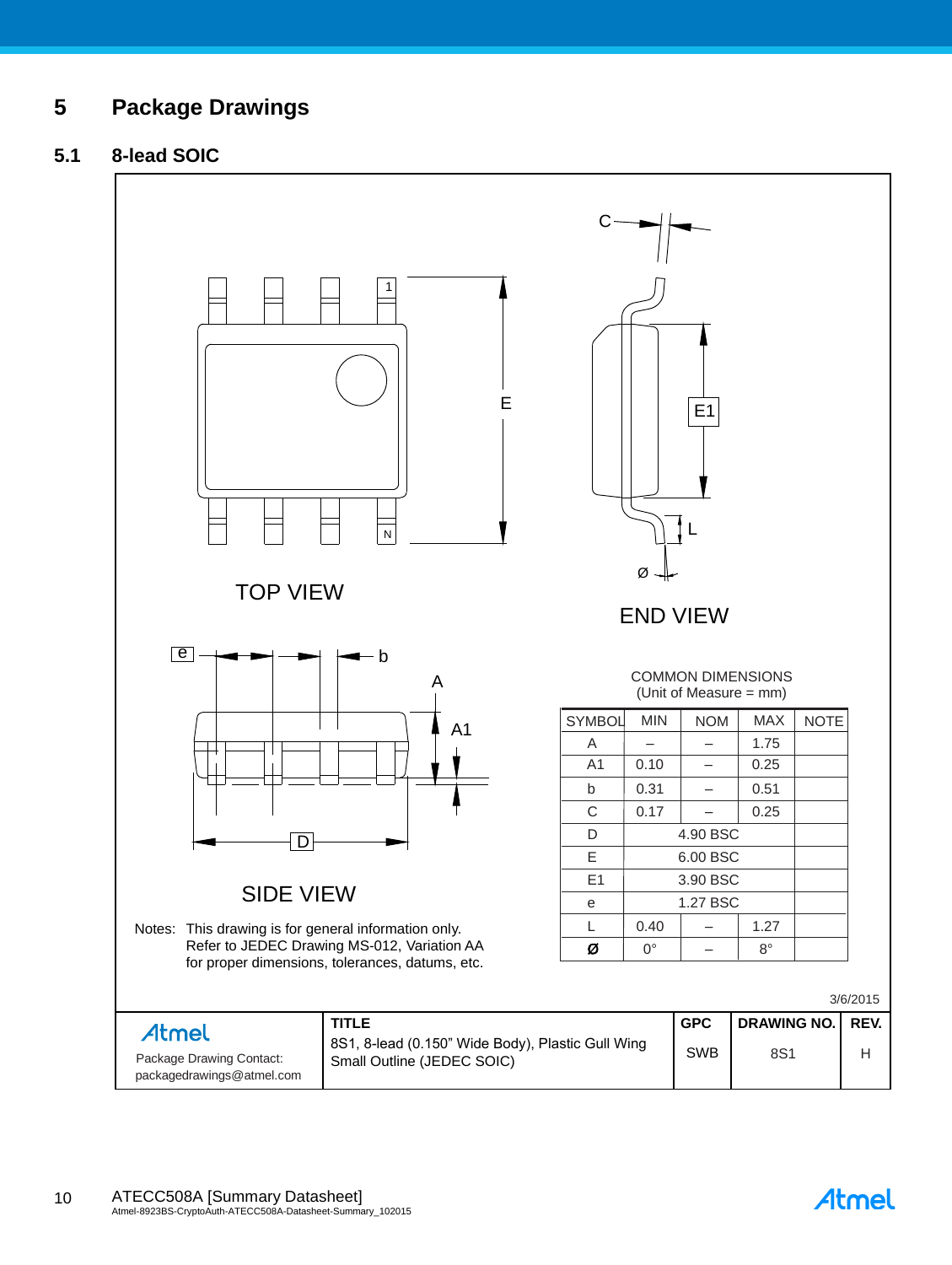#### **5.2 8-pad UDFN**



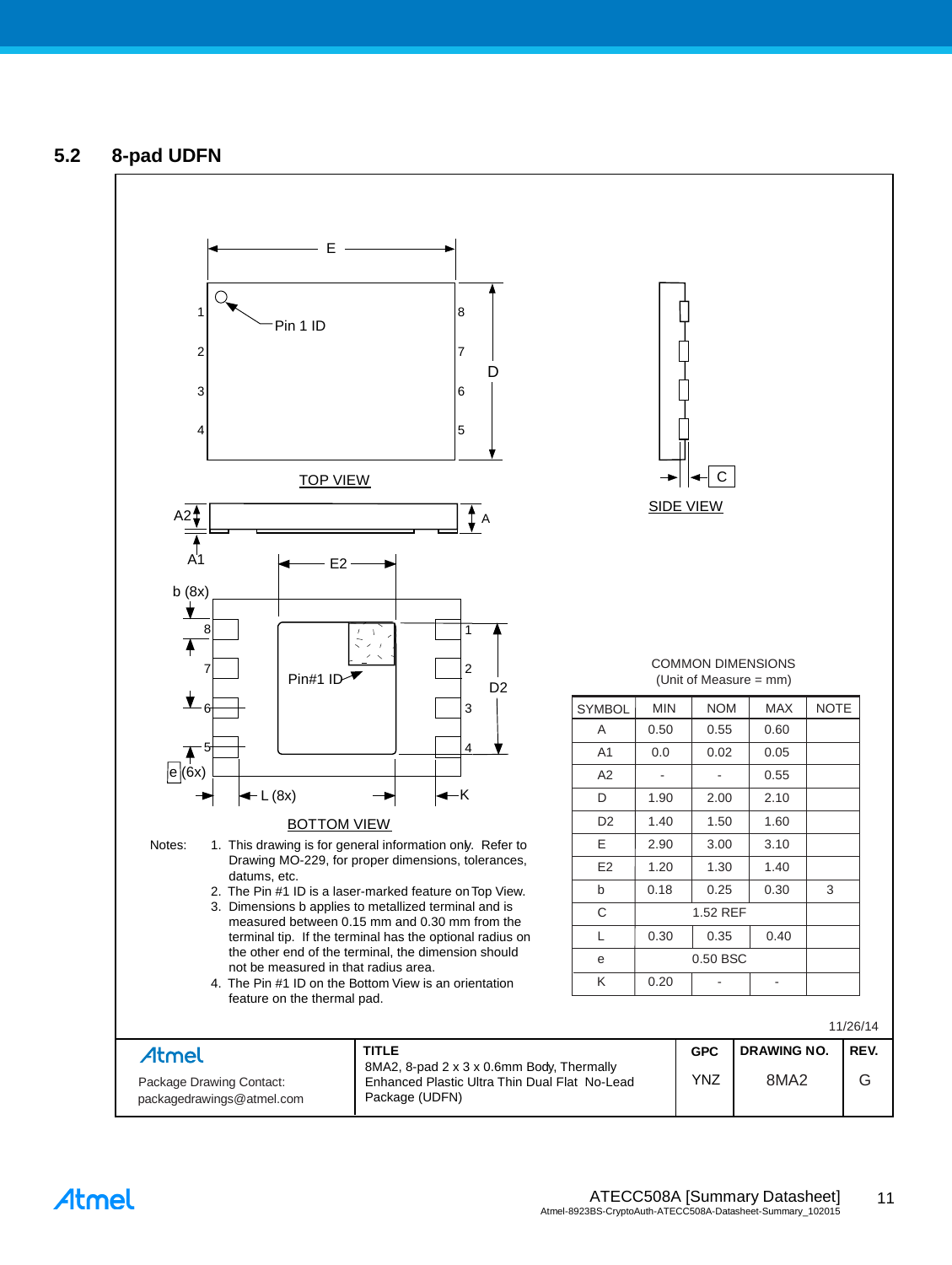#### **5.3 3-lead CONTACT**



Atmel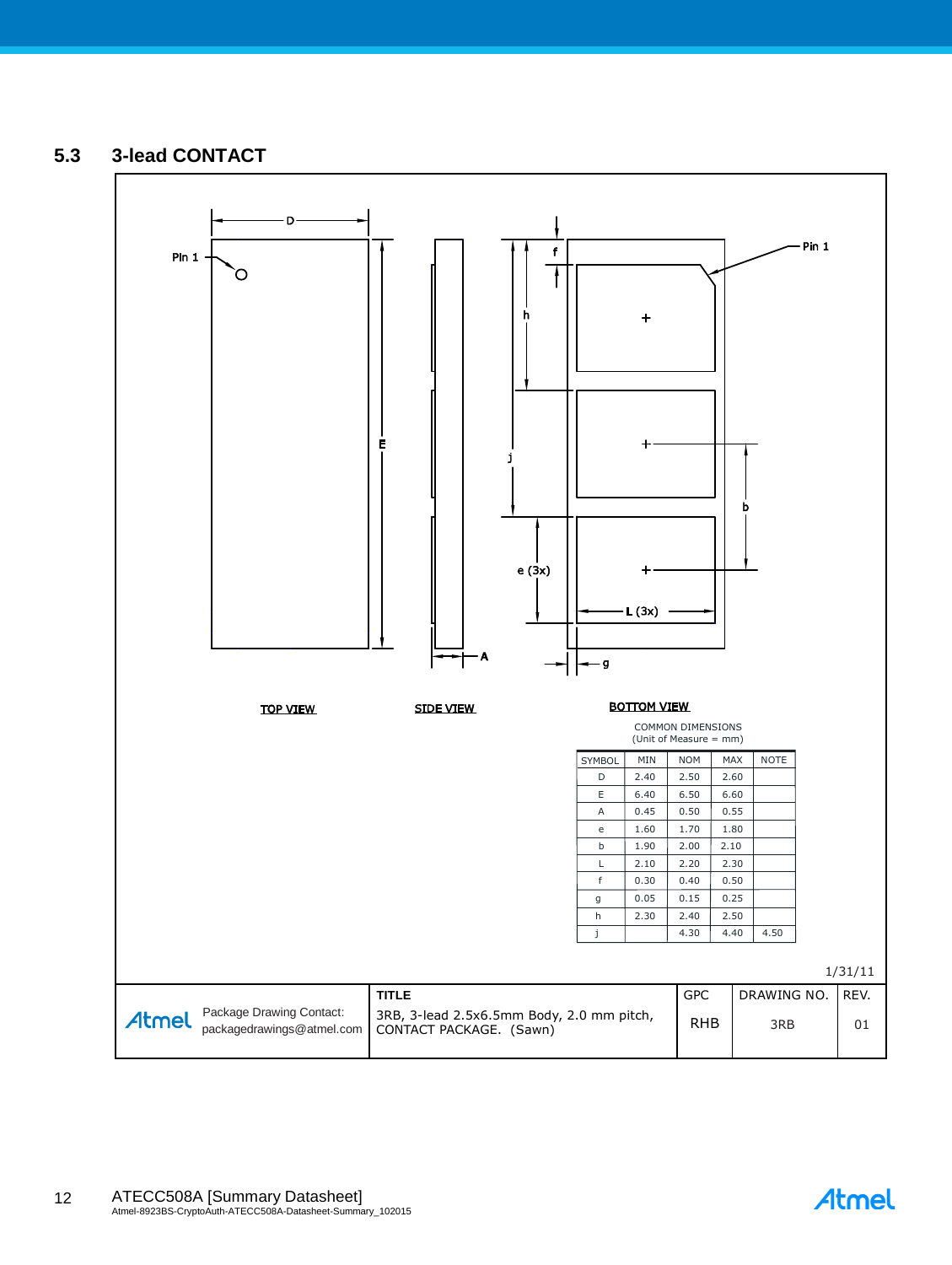## **6 Revision History**

| Doc. Rev. | <b>Date</b> | <b>Comments</b>                                                                                                                                                           |
|-----------|-------------|---------------------------------------------------------------------------------------------------------------------------------------------------------------------------|
| 8922BX    | 10/2015     | Updated introduction and applications, EEPROM Reliability - Write Endurance, 8S1<br>package drawing, and ordering information.<br>Added MAHCZ-S and MAHDA-S UDFN options. |
| 8922AX    | 02/2015     | Initial summary document release.                                                                                                                                         |